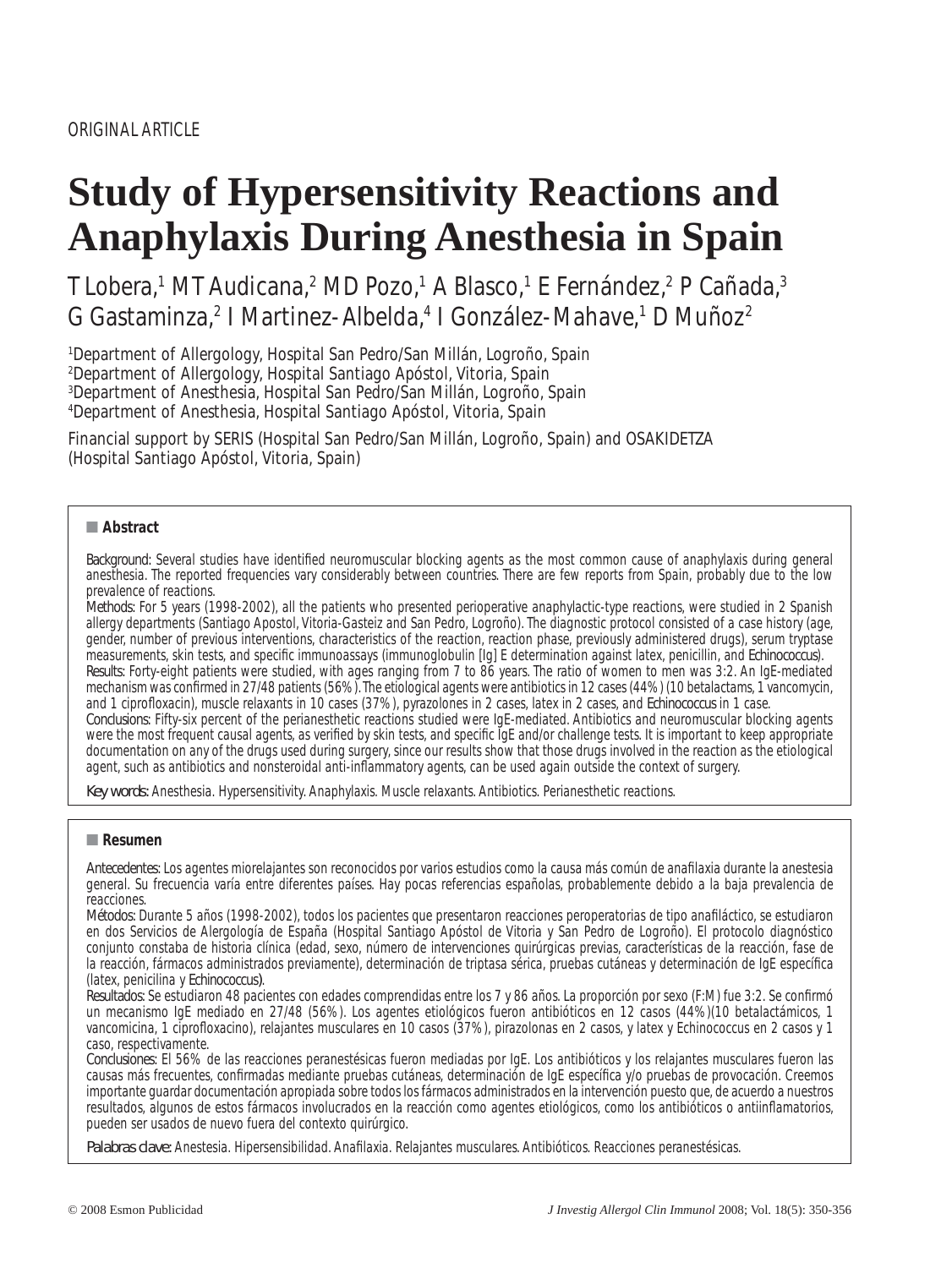# **Introduction**

Anesthesiologists administer several drugs during surgery and many of these drugs have side effects that are similar to those induced by immunologic mechanisms. Anaphylactoid reactions, or nonallergic drug hypersensitivity, occur through direct nonimmunologic immunoglobulin (Ig) Einduced release of mediators from mast cells or from complement activation induced by the drugs, mainly neuromuscular blocking agents (NMBA) and opioids. Drug hypersensitivity reactions are considered allergic reactions to drugs when immunologic mechanisms have been demonstrated and IgE-mediated drug allergy when we wish to highlight the role of IgE antibody [1]. Anaphylaxis, considered an acute type I hypersensitivity reaction resulting primarily from rapid antigen induction–usually IgE-dependent release of potent mediators from mast cells and basophils–has been reported [2], although the term anaphylaxis should only be used for the most severe IgEmediated, life-threatening, generalized, or systemic hypersensitivity reaction [1].

The perioperative adverse reactions described above are uncommon, and their frequency varies with the type of procedure. The estimated overall frequency has been reported to range from 2.8 per 10 000 procedures in French series to 0.5 per 10 000 in an Australian study [3-6]. An IgE-mediated mechanism has been confirmed in 40%-70% of cases [7].

Severe adverse reactions are infrequent during surgery, and IgE-mediated allergic reactions are the main contributors to morbidity and mortality in this kind of reaction during surgery [6]. Therefore, an allergologic study of patients who experience a suspected perianesthetic allergic reaction could prove useful for future interventions.

In Spain, there have been few reports of allergic reactions during anesthesia [8]. We present the experience of 2 hospitals that carried out a study following the same protocol coordinated by their allergy and anesthesiology teams from 1998 to 2002.

# **Materials and Methods**

We carried out a 5-year prospective study (January 1998-December 2002) of all patients who presented a suspicious perianesthetic hypersensitivity reaction and were referred from the anesthesiology department to the allergy departments of Hospital Santiago Table 1. Patient Characteristics

| Drug                                                                                                                                                      | Prick Test                                                                              | <b>Intradermal Test</b>                                                                                                                                                                                                                                                                          |  |  |
|-----------------------------------------------------------------------------------------------------------------------------------------------------------|-----------------------------------------------------------------------------------------|--------------------------------------------------------------------------------------------------------------------------------------------------------------------------------------------------------------------------------------------------------------------------------------------------|--|--|
| Benzodiazepines<br>Midazolam<br>Diazepam                                                                                                                  | $5 \text{ mg/mL}$<br>$5$ mg/mL                                                          | $10^{-2}$<br>$10^{-2}$<br>$0.1 \text{ mg/mL}$                                                                                                                                                                                                                                                    |  |  |
| Opioid analgesics<br>Morphine<br>Fentanyl, alfentanil, remifentanil<br>Pentazocine                                                                        | Undiluted<br>Undiluted<br>Undiluted                                                     | $10^{-5}$<br>$10^{-2}$<br>$10^{-1}$<br>$10^{-2}$                                                                                                                                                                                                                                                 |  |  |
| <b>Barbiturates</b><br>Thiopental<br>Pentothal                                                                                                            | Undiluted<br>$200$ mg/mL                                                                | $10^{-2}$<br>$1$ mg/mL                                                                                                                                                                                                                                                                           |  |  |
| Muscle relaxants<br>Succinyl-choline (Suxamethonium)<br>Pancuronium<br>Cisatracurium<br>Atracurium<br>Vecuronium<br>Rocuronium<br>Mivacurium<br>Gallamine | Undiluted<br>Undiluted<br>Undiluted<br>Undiluted<br>Undiluted<br>$10^{-1}$<br>Undiluted | $10^{-2}$<br>$10^{-1a}$<br>$10^{-3}$<br>$10^{-3}$<br>$10^{-2}$<br>$10^{-1}$<br>$10^{-3}$<br>$10^{-2}$<br>$10^{-1a}$<br>$10^{-3}$<br>$10^{-2a}$<br>$10^{-3}$<br>$10^{-2}$<br>$10^{-1}$<br>$10^{-2}$<br>$10^{-3}$<br>$10^{-1a}$<br>$10^{-2a}$<br>$10^{-3}$<br>$10^{-2}$<br>$10^{-1a}$<br>$10^{-3}$ |  |  |
| Other induction drugs<br>Propofol                                                                                                                         | Undiluted                                                                               | $10^{-2}$<br>$10^{-1}$                                                                                                                                                                                                                                                                           |  |  |
| Local anesthetics<br>Procaine<br>Lidocaine<br>Mepivacaine                                                                                                 | Undiluted<br>Undiluted<br>Undiluted                                                     | $0.05$ mg/mL<br>$2$ mg/mL<br>$0.2 \text{ mg/mL}$                                                                                                                                                                                                                                                 |  |  |
| Analgesics<br>Dipyrone (metamizole)                                                                                                                       | $40 \text{ mg/mL}$                                                                      | $1 \text{ mg/mL-4 mg/mL}$                                                                                                                                                                                                                                                                        |  |  |
| Betalactams<br>Penicillin-G<br>Ampicillin<br>Amoxicillin<br>PPL.<br><b>MDM</b><br>Cefazolin<br>Ceftriaxone<br>Cefuroxime                                  | 10000 U<br>10<br>10<br>1<br>1<br>$\mathbf{1}$                                           | 10000U<br>10<br>10<br>1<br>1<br>1                                                                                                                                                                                                                                                                |  |  |
| Other antibiotics<br>Vancomycin<br>Ciprofloxacin<br>Levofloxacin                                                                                          | $0.005$ mg/mL<br>$0.02 \text{ mg/mL}$<br>$5 \text{ mg/mL}$                              | $0.005$ mg/mL<br>$0.02 \text{ mg/mL}$<br>$0.05$ mg/mL                                                                                                                                                                                                                                            |  |  |
| Other drugs<br>• Sterilizers: ethylene oxide modified prick by prick with a sterile glove<br>• Latex commercial extracts<br>Heparin<br>Gelatin            | Undiluted<br>Undiluted                                                                  | $10^{-2}$<br>$10^{-1}$<br>$10^{-2}$<br>$10^{-1}$                                                                                                                                                                                                                                                 |  |  |
| Monovalent haptens<br>Etamsylate<br>Cytidine-5-diphosphocholine                                                                                           | Undiluted<br>Undiluted                                                                  | $10^{-1}$<br>Undiluted                                                                                                                                                                                                                                                                           |  |  |

<sup>a</sup> The test can be irritative at the last concentration.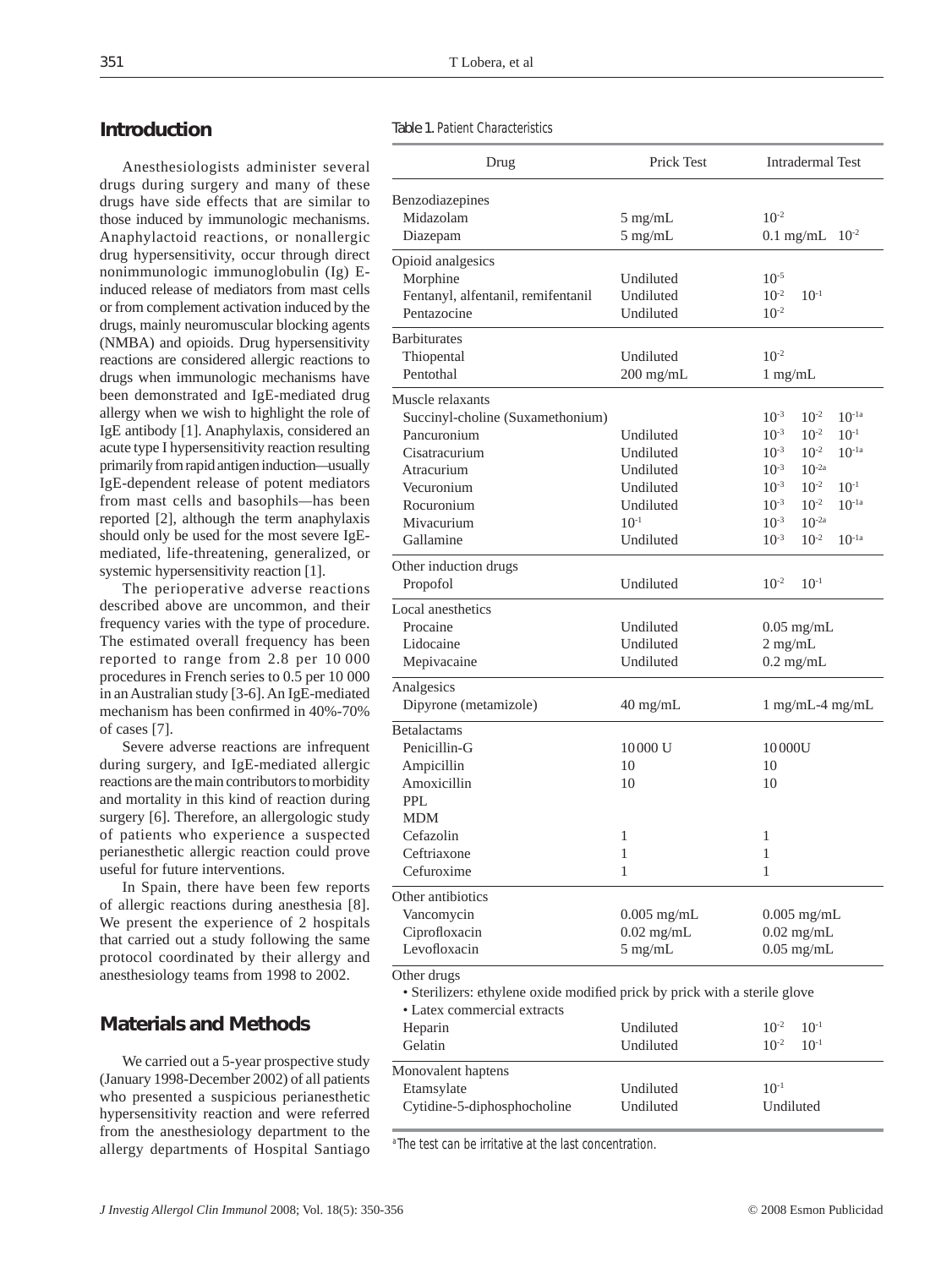Apostol in Vitoria, Spain and Hospital San Millán-San Pedro in Logroño, Spain.

#### *Patients*

An anaphylactic or anaphylactoid reaction [9] was the criterion for inclusion. All patients presented reactions in the operating room and/or recovery room.

Each patient was referred from the anesthesiology department to the allergy department for examination approximately 2 months after the reaction. The diagnostic workup included the clinical history, skin tests, controlled challenge tests, and serum-specific immunoassays.

The medical history included data on age, sex, number of previous interventions, characteristics of the reaction, reaction phase (induction/premedication, maintenance, recovery) and previously administered drugs. Data on the characteristics of the reaction, reaction phase, and drugs administered were submitted by the anesthetist.

#### *Tryptase Determination*

Two blood samples were taken by the anesthetist, the first within 15 minutes and the second 2 hours after the reaction. Levels of serum tryptase were measured by fluoroimmunoassay (CAP System, Pharmacia Diagnostics AB, Uppsala, Sweden). Values higher than 13.5 µg/L were considered positive.

#### *Skin Tests*

All patients underwent skin prick tests and intradermal tests with a battery of muscle relaxants (mivacurium, atracurium, suxamethonium, gallamine, vecuronium, pancuronium, and rocuronium) and a skin prick test with latex (Leti SL, Barcelona, Spain). All drugs and/or substances suspected of being involved in the reaction were also tested. Histamine 10 mg/mL and physiologic saline solution were used as positive and negative controls, respectively, for skin prick tests. The concentrations used are shown in Table 1. Skin tests involved 2 different steps: a prick test and, if this was negative, intradermal tests using increasing concentrations of the drugs. Readings were taken after 15 minutes and assessed according to the criteria of the EAACI [10]. When skin tests were positive with any of the NMBA tested, a study with monovalent haptens, etamsylate (Hemo 141, Esteve SA, Barcelona, Spain), or cytidine 5-diphosphocholine choline (SOMAZINA, Almirall Prodesfarma SA, Barcelona, Spain) was carried out. The shift to a negative result in the intradermal test by mixing the muscle relaxant (which had been positive alone) at the same concentration with the monovalent hapten 50:50 was considered to be confirmation of an IgEmediated mechanism [11].

#### *Other Determinations*

When other substances were involved, we also carried out an IgE determination (penicillin, latex), if possible, and controlled challenge tests to rule out sensitization to those drugs.

The patient signed a written informed consent form before the controlled challenge test was performed. This was a singleblind subcutaneous or oral challenge with the suspect drug: oral challenge was performed with nonsteroidal anti-inflammatory

drugs (NSAIDs) or benzodiazepines, and subcutaneous challenge and parenteral challenge were performed with cephalosporins. We administered progressively higher doses until the therapeutic dose was reached for each drug. Doses were administered 30 minutes apart.

A descriptive statistical analysis (mean, median, percentage, and confidence interval) was performed using G-Stat 2.0.

## **Results**

During the study period, 71 063 surgical interventions were carried out under general anesthesia. Forty-eight patients suffered a perianesthetic hypersensitivity reaction (6.7/10 000 interventions or 1/1480 interventions). Eighteen were male (37%) and 30 female (63%), with ages ranging from 7 to 86 years (mean 45.3).

With regard to the reaction phase, 31 reactions occurred during the induction/preparation phase (Table 2), 6 during the maintenance phase (Table 3), and 11 during the recovery phase (Table 4). All the patients were treated effectively with epinephrine, antihistamines, ß-mimetics, and/or fluid therapy. No patients died.

Most patients (32/48), had already undergone 1 or 2 surgical interventions under general anesthesia (mean 1.2 per patient). Eleven patients had not had previous surgery and it is surprising that an allergic mechanism was involved in 4 out of these 11 patients: NMBAs were responsible in 2 cases and antibiotics were responsible in 2 cases. In contrast, only 5 cases had had 3 previous surgical operations and 4 of these were included in the study. Two of these patients were positive to NMBAs and 1 to ciprofloxacin.

As for clinical symptoms, skin eruption was recorded in 40 cases (83%), cardiovascular involvement (hypotension, tachycardia) in 13 cases (27%), and respiratory symptoms (bronchospasm, increased airway resistance, breathlessness) in 11 cases (23%). Thirty-seven out of 48 patients presented only 1 type of symptom: 31 were skin-related, 3 cardiovascular, and 3 respiratory. Although cutaneous manifestations were predominant in all phases of anesthesia, as usually occurs in drug allergy, respiratory and cardiovascular manifestations show equal ratios in the maintenance phase. During the induction and/ or premedication phase, the most frequent type of reaction was cutaneous (generalized erythema, rash, or urticaria/angioedema in 26 out of 31 patients). During the recovery phase, cutaneous symptoms were once again predominant.

Tryptase was determined in 22 patients and high values were detected in 4. In 3, a sensitizing agent was confirmed (amoxicillin, latex, and dipyrone).

An allergic IgE-mediated mechanism was confirmed in 27 cases (56%): 1 *Echinococcus*, 2 pyrazolones (dipyrone), 2 latex, 12 antibiotics (6 cephalosporins, 4 penicillins, 1 vancomycin, 1 ciprofloxacin), 10 NMBA (5 rocuronium, 3 pancuronium, 3 mivacurium, 3 vecuronium, 2 suxamethonium, and 1 gallamine). The 17 positive skin tests found in 10 patients were due to cross-reactivity between the NMBA (Tables  $2, 3$ , and  $4$ ). Only  $2$  patients refused to finish the skin test (patients number 10 and 13).

All allergic reactions were analyzed in relation to the phase when the reaction was induced, and differences can be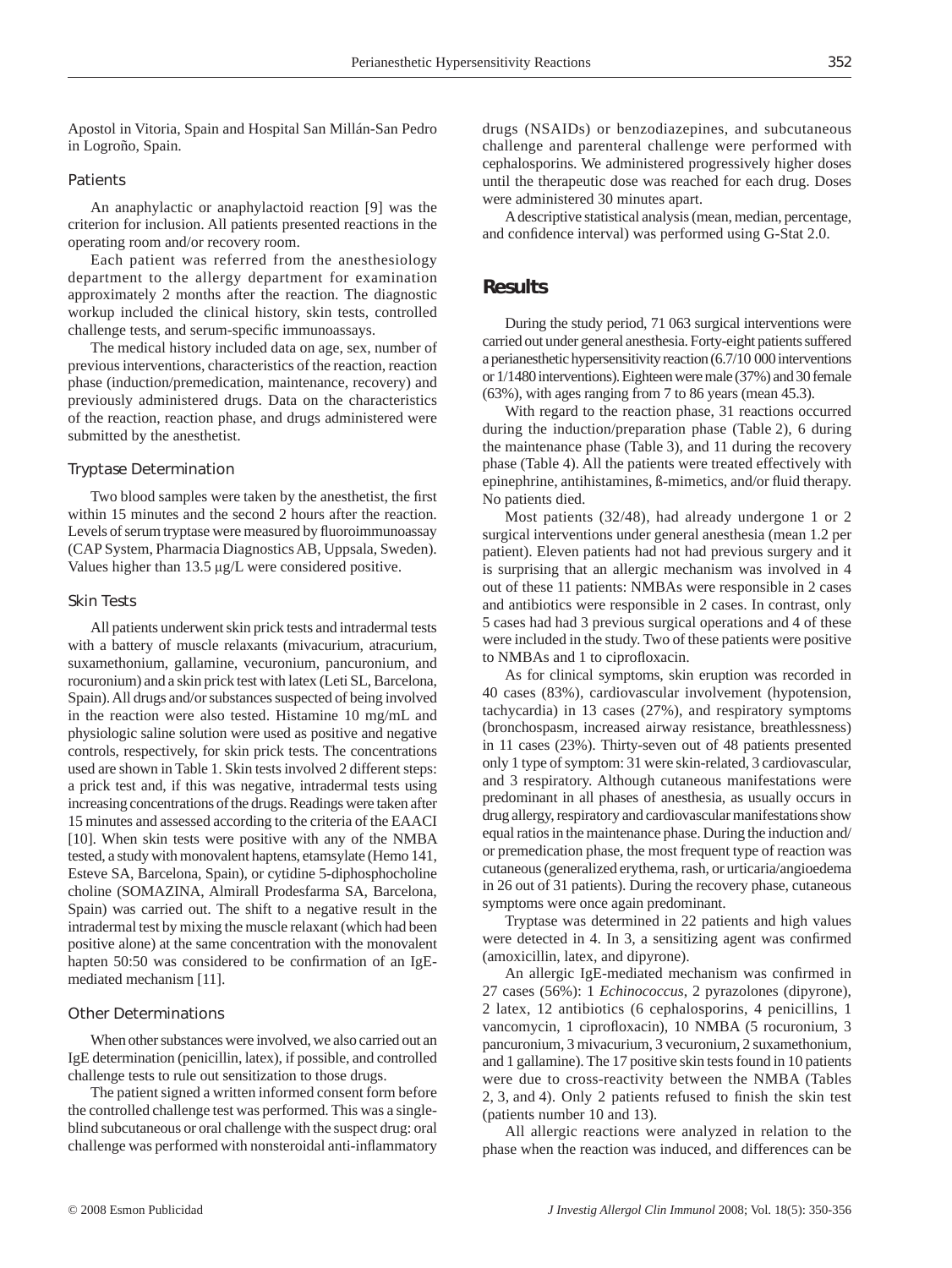| Case           | Sex                       | Age    | Previous<br>Surgery | <b>Reaction Phase</b> | Type Of<br>Reaction <sup>a</sup> | Tryptase     | Confirmed Allergic<br>Reaction |
|----------------|---------------------------|--------|---------------------|-----------------------|----------------------------------|--------------|--------------------------------|
| $\mathfrak{2}$ | $\boldsymbol{\mathrm{F}}$ | 45     | 1                   | Induction             | 2,3                              | <b>NT</b>    | Yes (Echinococcus)             |
| 5              | $_{\rm F}$                | 49     | $\sqrt{2}$          | Induction             | $\mathbf{1}$                     | $(-)$        | Yes (penicillin)               |
| 6              | $\mathbf F$               | 37     | $\mathbf{1}$        | Premedication         | $\mathbf{1}$                     | NT           | No                             |
| 7              | $\mathbf F$               | 31     | $\mathbf{1}$        | Induction             | 1,2,3                            | $(-)$        | Yes (cefuroxime)               |
| 8              | M                         | 49     | $\sqrt{2}$          | Induction             | 1,2                              | <b>NT</b>    | N <sub>0</sub>                 |
| 9              | $\mathbf{F}$              | 39     | $\boldsymbol{0}$    | Induction             | $\mathbf{1}$                     | $(-)$        | N <sub>0</sub>                 |
| 10             | $\boldsymbol{\mathrm{F}}$ | 60     | $\overline{2}$      | Induction             | $\mathbf{1}$                     | $(-)$        | NT                             |
| 12             | M                         | 57     | $\mathfrak{2}$      | Premedication         | $\mathbf{1}$                     | $(-)$        | Yes (cefazolin)                |
| 15             | $\boldsymbol{\mathrm{F}}$ | 51     | $\overline{2}$      | Induction             | $\mathbf{1}$                     | $(-)$        | Yes (muscle relaxants)         |
| 16             | M                         | 51     | $\boldsymbol{0}$    | Premedication         | 3                                | $(-)$        | Yes (cefazolin)                |
| 17             | $\mathbf F$               | 49     | $\boldsymbol{0}$    | Induction             | $\mathbf{1}$                     | $(-)$        | No                             |
| 18             | M                         | 28     | $\mathfrak{2}$      | Premedication         | 3                                | $(-)$        | Yes (cefazolin)                |
| 19             | $\boldsymbol{\mathrm{F}}$ | 46     | $\mathfrak{2}$      | Induction             | $\mathbf{1}$                     | <b>NT</b>    | Yes (muscle relaxants)         |
| 24             | $\boldsymbol{F}$          | 81     | $\mathbf{1}$        | Induction             | $\mathfrak{2}$                   | NT           | N <sub>0</sub>                 |
| 29             | F                         | 60     | 3                   | Induction             | $\mathbf{1}$                     | $(-)$        | N <sub>0</sub>                 |
| 30             | $\boldsymbol{\mathrm{F}}$ | 67     | $\mathbf{1}$        | Induction             | $\mathbf{1}$                     | $(-)$        | N <sub>0</sub>                 |
| 32             | $\mathbf M$               | 34     | $\mathfrak{2}$      | Induction             | $\mathbf{1}$                     | NT           | Yes (ceftriaxone)              |
| 33             | $\mathbf F$               | 64     | 3                   | Induction             | $\mathbf{1}$                     | <b>NT</b>    | Yes (muscle relaxants)         |
| 34             | $\boldsymbol{\mathrm{F}}$ | 54     | $\overline{2}$      | Induction             | $\mathbf{1}$                     | $(-)$        | Yes (muscle relaxants)         |
| 35             | $\boldsymbol{\mathrm{F}}$ | 74     | $\mathbf{1}$        | Induction             | $\mathbf{1}$                     | <b>NT</b>    | Yes (latex)                    |
| 36             | $\boldsymbol{\mathrm{F}}$ | 64     | $\boldsymbol{0}$    | Induction             | $\mathbf{1}$                     | $(-)$        | N <sub>0</sub>                 |
| 37             | $\boldsymbol{\mathrm{F}}$ | 19     | $\sqrt{2}$          | Induction             | $\mathbf{1}$                     | $(-)$        | Yes (muscle relaxants)         |
| 38             | $\mathbf F$               | 40     | $\mathbf{1}$        | Induction             | $\mathbf{1}$                     | <b>NT</b>    | Yes (amoxicillin)              |
| 39             | $\mathbf M$               | 18     | $\boldsymbol{0}$    | Induction             | 1,2                              | $\rm{NT}$    | $\rm No$                       |
| 41             | $\mathbf M$               | 32     | $\mathbf{1}$        | Induction             | $\,1$                            | $\rm{NT}$    | Yes (vancomycin)               |
| 42             | М                         | $70\,$ | $\mathbf{1}$        | Induction             | $\mathbf{1}$                     | $\rm{NT}$    | No                             |
| 43             | $\mathbf F$               | 41     | $\mathfrak{Z}$      | Induction             | $\,1\,$                          | $\rm{NT}$    | Yes (ciprofloxacin)            |
| 44             | $\mathbf F$               | 69     | $\mathfrak{Z}$      | Induction             | 2,3                              | $\rm{NT}$    | Yes (muscle relaxants)         |
| 45             | $\mathbf M$               | 33     | $\mathbf{1}$        | Induction             | $\mathbf{1}$                     | $\rm{NT}$    | Yes (amoxicillin)              |
| 46             | $\boldsymbol{\mathrm{F}}$ | 13     | $\,1$               | Induction             | $\mathbf{1}$                     | $(\text{-})$ | $\rm No$                       |
| $48\,$         | $\mathbf M$               | 57     | $\overline{0}$      | Induction             | 1,2,3                            | $^{(+)}$     | Yes (amoxicillin)              |

Table 2. Thirty-one Cases of Adverse Reaction Induced During the First Phase: Premedication and Induction

Abbreviation: NT, not tested

l

a Type of reaction: 1, cutaneous (erythema, rash, urticaria/angioedema); 2, cardiovascular (hypotension, tachycardia); 3, respiratory (bronchospasm, increased airway resistance, breathlessness).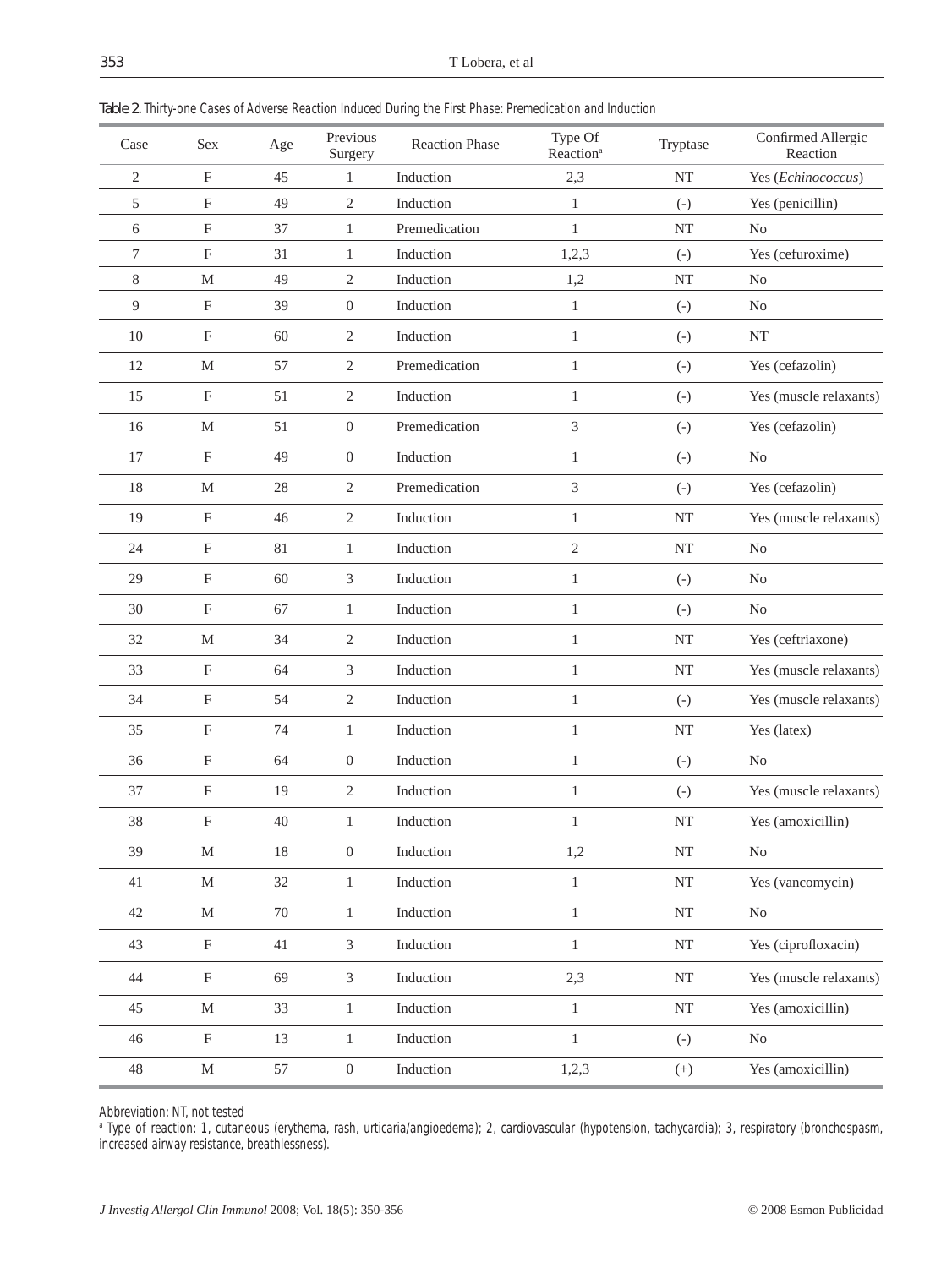| Case | <b>Sex</b> | Age | Previous<br>Surgery | <b>Reaction Phase</b> | Type Of<br>Reaction <sup>a</sup>                                                                                                                                | Tryptase           | Confirmed Allergic<br>Reaction |
|------|------------|-----|---------------------|-----------------------|-----------------------------------------------------------------------------------------------------------------------------------------------------------------|--------------------|--------------------------------|
|      | F          | 57  | 2                   | Maintenance           | 1,2,3                                                                                                                                                           | $(\textnormal{-})$ | N <sub>o</sub>                 |
| 3    | F          | 65  |                     | Maintenance           |                                                                                                                                                                 | NT                 | N <sub>o</sub>                 |
| 13   | M          | 51  | 3                   | Maintenance           | ↑                                                                                                                                                               | $(-)$              | Not tested                     |
| 20   | M          | 9   | $\Omega$            | Maintenance           |                                                                                                                                                                 | NT                 | Yes (muscle relaxants)         |
| 21   | F          | 50  | $\overline{0}$      | Maintenance           | $\mathcal{D}_{\mathcal{L}}^{\mathcal{L}}(\mathcal{L})=\mathcal{L}_{\mathcal{L}}^{\mathcal{L}}(\mathcal{L})\mathcal{L}_{\mathcal{L}}^{\mathcal{L}}(\mathcal{L})$ | NT                 | No                             |
| 26   | F          | 43  |                     | Maintenance           | 1,2,3                                                                                                                                                           | $^{(+)}$           | Yes (latex)                    |

Table 3. Six Cases of Adverse Reaction Induced During the Maintenance Phase

Abbreviation: NT, not tested

a Type of reaction: 1, cutaneous (erythema, rash, urticaria/angioedema); 2, cardiovascular (hypotension, tachycardia); 3, respiratory (bronchospasm, increased airway resistance, breathlessness).

Table 4. Eleven Cases of Adverse Reaction Induced During the Recovery Phase

| Case           | <b>Sex</b> | Age | Previous<br>Surgery | <b>Reaction Phase</b> | Type Of<br>Reaction <sup>a</sup> | Tryptase  | Confirmed Allergic<br>Reaction |
|----------------|------------|-----|---------------------|-----------------------|----------------------------------|-----------|--------------------------------|
| $\overline{4}$ | М          | 20  |                     | Recovery              |                                  | <b>NT</b> | N <sub>0</sub>                 |
| 11             | M          | 86  | 2                   | Recovery              | 3                                | $^{(+)}$  | N <sub>0</sub>                 |
| 14             | M          | 82  | $\overline{0}$      | Recovery              |                                  | $(-)$     | N <sub>o</sub>                 |
| 22             | F          | 20  |                     | Recovery              |                                  | <b>NT</b> | N <sub>o</sub>                 |
| 23             | M          | 22  | $\Omega$            | Recovery              |                                  | NT        | N <sub>0</sub>                 |
| 25             | F          | 7   | $\Omega$            | Recovery              |                                  | <b>NT</b> | Yes (muscle relaxants)         |
| 27             | М          | 36  |                     | Recovery              | 1,2                              | NT        | Yes (cefazolin)                |
| 28             | M          | 42  |                     | Recovery              | 1,2,3                            | $(+)$     | Yes (dipyrone)                 |
| 31             | F          | 29  |                     | Recovery              |                                  | NT        | Yes (muscle relaxants)         |
| 40             | F          | 35  |                     | Recovery              | 1,3                              | NT        | Yes (muscle relaxants)         |
| 47             | F          | 45  |                     | Recovery              |                                  | <b>NT</b> | Yes (dipyrone)                 |

Abbreviation: NT, not tested

a Type of reaction: 1, cutaneous (erythema, rash, urticaria/angioedema); 2, cardiovascular (hypotension, tachycardia); 3, respiratory (bronchospasm, increased airway resistance, breathlessness).

observed regarding the type of allergy and its etiology. During the induction phase, the allergic mechanism was confirmed in 19 out of 30 cases, which is slightly higher than the global mean (63% vs. 56%), although not statistically significant. Skin testing confirmed that allergic reactions to antibiotics were predominant (11/19), followed by NMBA (6/19), and 2 isolated cases of latex and *Echinococcus*. During the maintenance phase, the allergic mechanism was only confirmed in 2 patients (latex and NMBA) out of 5 studied cases (40%). During the recovery phase, the number rose to 6 out of 11 (54%) and the drugs were NMBA (3), dipyrone (2), and cefazolin (1). Interestingly, 2 of these reactions were caused by an NSAID, namely, magnesium dipyrone.

Allergy to antibiotics was confirmed in  $12$  out of  $48$ cases: 10 with betalactams, 6 with cephalosporins, and 4 with penicillins.

Of the 10 patients with confirmed allergy to NMBA (21%),

7 had had at least 2 previous operations, 1 had had 1 operation, and 2 (numbers 20 and 25 in Tables 3 and 4) had never undergone surgery. Interestingly, these last 2 cases were children, a girl aged 7 and a boy aged 9.

## **Discussion**

Few studies have analyzed adverse reactions to general anesthetics in Spain [8] and the incidence is currently unknown.

Previous studies have demonstrated the usefulness of skin tests to confirm allergy to NMBA, antibiotics, and other drugs [12,13]. In our study, the diagnosis of an allergic or nonallergic reaction was made by skin tests, IgE determination, or both.

The age range of the present series is wide (7-86 years), with a higher percentage of females (63%), which is consistent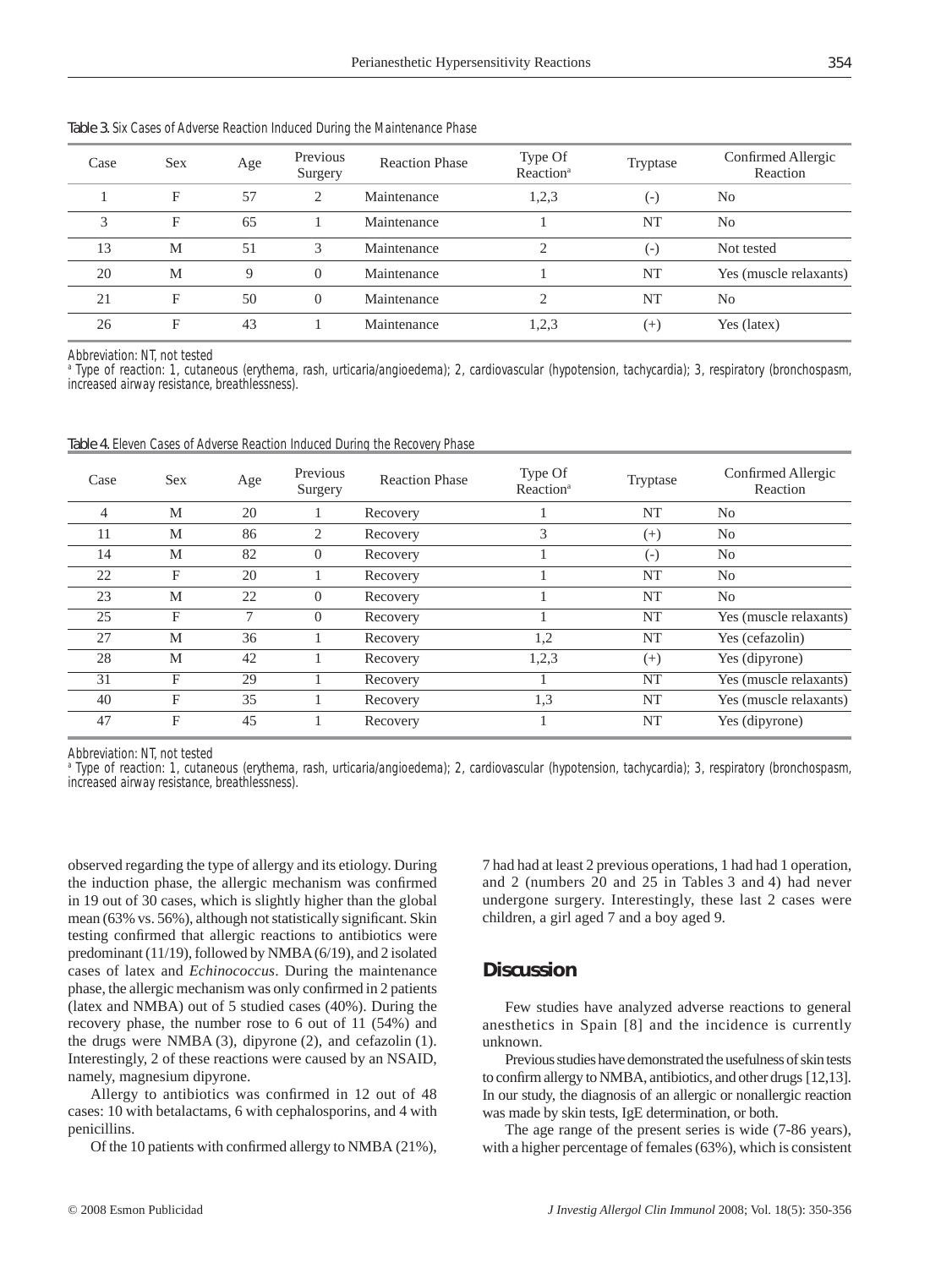with previous reports [3,4]. An IgE-mediated allergic reaction was confirmed in 56% of patients, also consistent with previous reports [7,8,14].

Generally, reactions were predominant in the induction and recovery phases, and manifested mainly as cutaneous symptoms. Reactions to drugs coincide with the phases when they were administered. Reactions to antibiotics were more frequent in the induction phase, NMBA in the initiation and maintenance phases, and the NSAID (dipyrone) in the recovery phase.

We found differences regarding the etiological agents: in most studies, NMBA are the most frequent followed by latex [7,15-17]; however, in our study, betalactam antibiotics caused 44% of allergic reactions and NMBA caused 37% of allergic reactions. In previous case studies, reactions to antibiotics could have been underdiagnosed, since prophylaxis was administered in the patient's room immediately before the patient was taken to the operating room, where the reaction developed.

The most frequently involved antibiotics were cephalosporins. We believe that the predominance of cephalosporin allergy is due to their widespread use in the context of general anesthesia. In the general population in Spain, however, allergy to aminopenicillins is predominant [18]. Penicillin and other betalactams are also considered to be emerging antigens [19], and antibiotic therapy occupies the third cause of anaphylaxis and could increase [7,20].

Latex caused allergic reactions in only 2 cases. In 2003, Dybendal et al [21] reported 1 out of 18 cases induced by latex. This and other reports show that the incidence of latex allergy is decreasing [3,7].

As for curare derivative drugs (NMBA), some intradermal tests could be irritative due to nonspecific histamine release or a result of the direct vasodilating effects [22], so that the interpretation of the cutaneous response could be difficult. Although some studies note that a high percentage of the control subjects had a positive prick test to undiluted NMBA [23], our previous controls did not react to undiluted NMBA, except for mivacurium and atracurium, which were tested at a dilution of 1:10. The highest concentration used for our intradermal tests is similar to that suggested elsewhere [22]. None of our patients diagnosed as allergic to NMBA reacted to the prick test, although they all reacted at different concentrations to the intradermal test. Associating curare with cytidine 5-diphosphocholine or etamsylate (monovalent haptens) during performance of the test facilitates diagnosis. When the intradermal test was negative after mixing the muscle relaxant with monovalent haptens (50:50), this was considered to confirm that an IgE mechanism was involved [11].

It is highly recommendable to perform skin tests with all the commercially available NMBAs. On the one hand, since skin tests with muscle relaxants remain positive for several years, sensitization may be identified as a result of previous surgery. On the other hand, because of the high frequency of cross reactivity between NMBA, testing all the drugs available increases the chances of finding a drug with a negative skin test that could be used as an alternative. Cross reactivity to NMBA was found in most of our sensitized patients. In these cases, the use of a drug with a negative skin test was recommended as an alternative, according to the results of previous publications [24-26].

If we look at those cases with 3 or more previous operations separately, a higher proportion of allergy is detected than in the rest of the cases (3 out of 4 studied were positive). These results coincide with previous reports [7] regarding the number of operations as a risk factor for allergy. In children, drug allergy is not common [27], although we found 2 cases of skin allergic reaction to NMBAs. These results agree with the results of a 12-year survey at a French pediatric center [28]. However, these 2 cases had no previous history of surgical intervention.

NSAIDs, and more specifically pyrazolone derivatives, are uncommonly reported as causal agents of anaphylaxis during surgery. We found 2 cases, both during the recovery phase; this is consistent with the high consumption of pyrazolones in Spanish hospitals. These 2 patients tolerated oral challenge tests with other nonpyrazolone-derivative NSAIDs (indomethacin and aspirin). The use of dipyrone is controversial.

Another unusual finding is IgE-mediated anaphylaxis within the context of a hydatid cyst operation due to sensitization to *Echinococcus*. It is known that this condition is highly dependent on the geographic origin of the patient and it is endemic in some areas of Spain [29,30].

Finally, we were unable to confirm a high yield for serum tryptase determination, which was only positive in 4 out of 22 patients who underwent testing. An allergic cause of the reaction was confirmed in 3. The low sensitivity of the test in this series may be due to the fact that in 19 out of 22 cases, only a single first determination was performed, at the time of the reaction. Therefore, levels were still low. Unfortunately, in most cases, the second extraction was not performed, due to lack of coordination between the different departments of the hospital.

To conclude, we would like to stress the importance of carrying out an allergy study to detect an allergic cause in more than 50% of the perioperative reactions studied. This is of paramount importance, since allergic reactions are the main causes of morbidity and mortality during anesthesia and the postoperative period [6]. Our study also highlights the importance of drugs such as antibiotics and NSAIDs, which play a vital role in perianesthetic allergic reactions and can be used again outside the operation room.

# **References**

- 1. Johansson SGO, Biber T, Dahl R, Friedmann PS, Lanier BQ, Lockey RF, Motala C, Ortega Martell JA, Platts-Mills TAE, Ring J, Thien F, van Cauwenberge F, Williams HC. Revised nomenclature for allergy for global use. Report of the Nomenclature Review Committee of the World Allergy Organization. J Allergy Clin Immunol. 2004;113:832-36.
- 2. Mertes PM, Laxenaire M. Allergy and anaphylaxis in anaesthesia. Minerva Anestesiol.. 2004;70:285-91.
- 3. Fisher MM, Baldo BA. The incidence and clinical features of anaphylactic reactions during anaesthesia in Australia. Ann Fr Anesth Réanim. 1993;12:97-104.
- 4. Watkins J. Adverse reactions to neuromuscular blockers: frequency, investigation and epidemiology. Acta Anesthesiol Scand. 1994;38:6-10.
- 5. Vervloet D, Magnam A, Birnbaum J, Pradal M. Allergic emergencies seen in surgical suites. Clin Rev Allergy Immunol. 1999;17:459-67.